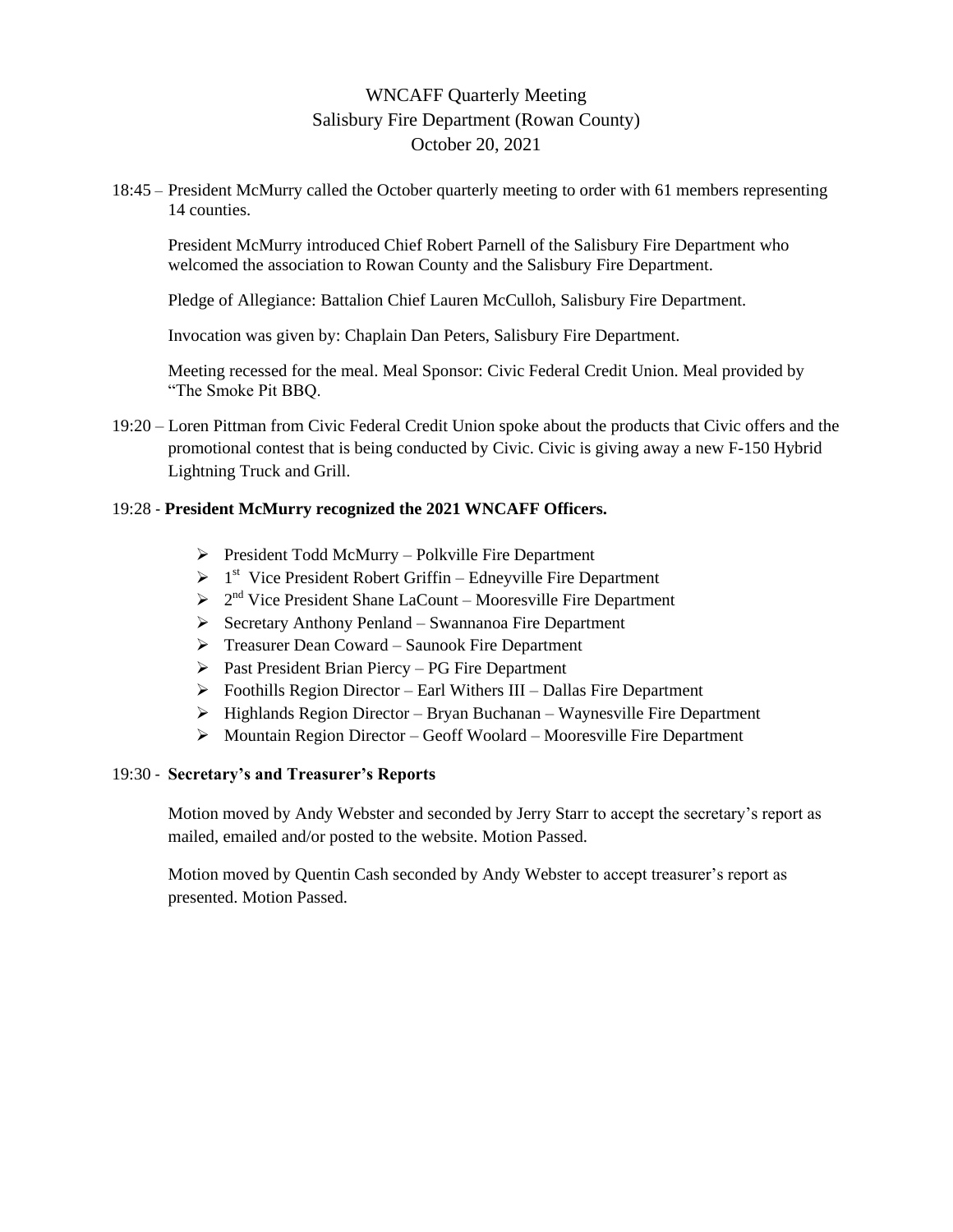#### 19:31 – **Agency Reports**

#### *NCSFA – Ed Brinson*

- **Board Update**
	- Our new officers were sworn in at conference, and Quentin Cash from Cherryville/Shelby FD's is your new President.
	- Doug Bissett is our newest Board member, representing the East.
	- Past President AC Rich has rotated off the Board after serving 7 years.

## **Relief Fund**

- The relief fund financial report and supporting financial statements are due October  $31<sup>st</sup>$ , based upon the year closed at June  $30<sup>th</sup>$ .
- Please remind your relief fund Treasurers the system is open for them to complete their reports on line.
- As a reminder, all of the bank and financial statements that support the relief fund report must also be submitted by October 31<sup>st</sup>.
- As of today, there are about 350 departments that have not submitted their reports.

#### **Certified Membership Roster**

- The certified membership rostering period starts December 1, and runs through January 15, 2022.
- Chiefs please make sure you get your roster certified and submitted during this period so your personnel that participate in the Fire & Rescue Pension fund get credit for their 36 hours of training during 2021.
- In addition, your relief funds Board of Trustees reports need to be completed during the same period. Once you complete and certify your roster, you will be automatically prompted to update and certify your Board of Trustees Report. This is a one-stop shop and done with the same log-in. Complete the roster, then the Relief Fund Board update. If the Board hasn't changed, still be sure and verify and confirm. Save and submit!

#### **Conference Update**

- This year's conference was a huge success, even given Covid concerns. Our attendance was on par with previous years for the most part, and to our knowledge, there was not any Covid cluster creation during conference.
- Planning for the 2022 South Atlantic FIRE RESCUE Expo is well underway. It will be held Aug. 10-14, 2022 at the Raleigh Convention Center. SAFRE exhibitors can begin signing up for space around Nov. 1, 2021.

#### **NC Fire & Rescue Squad Pension Fund Beneficiary Form**

- Members who are participating in the NC Fire & Rescue Squad Pension Fund must have the beneficiary form 2FR on file at the pension fund office in Raleigh.
- Form can be found on the website at [www.myncretirement.com.](http://www.myncretirement.com/)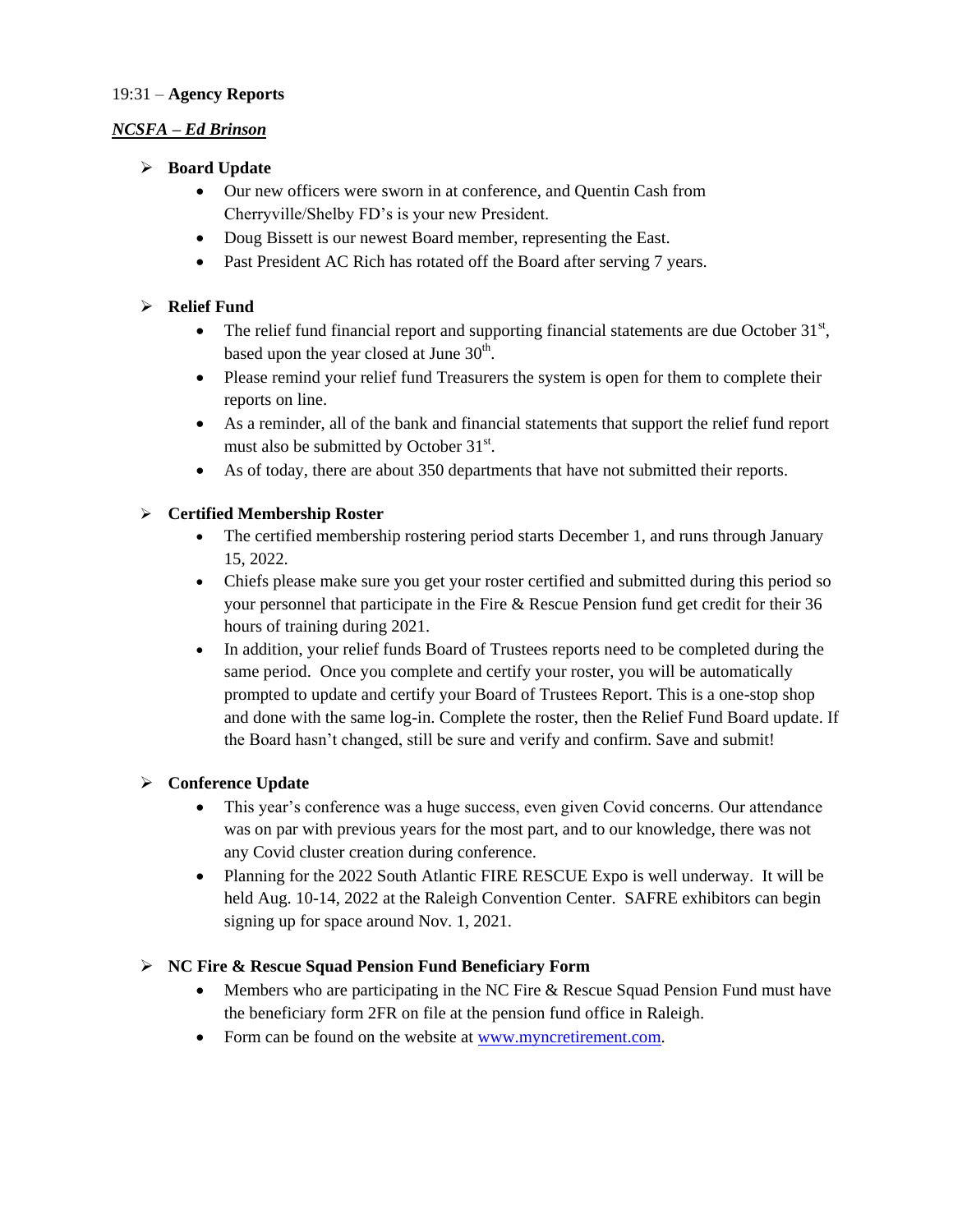## **State Legislative Report**

- The budget bill, SB 105, as previously released in draft includes several major fire service provisions. Although the budget talks will continue for a few weeks, are mostly closed door discussions, and will likely be mid-October before passage, here is a general description on several items that may be included in the budget based on previous drafts:
	- \$15,000,000 in funding to the Department of Insurance to Establish and administer a pilot program (firefighter cancer insurance) to provide health benefits to firefighter diagnosed with cancer after January 1, 2022
	- o A registry of fire department stocks and usage of AFF foams containing PFA's, maintained by OSFM.
	- o Adding PTS as a workplace injury for firefighters and other emergency responders by modifying the Workers Compensation Statutes under GS 97-53;
	- o Eliminates premiums for the Volunteer Safety Workers Compensation Safety Program for member departments through 2023, meaning departments will not need to pay premiums for Workers Comp if they are under this program until 2024;
	- o Adds two additional types of cancer to LODD (Oral and Pharynx), and changes Intestinal Cancer to Cancers of the small Intestine.
- What is included in the final budget will depend upon negotiations currently underway with the leadership of both Chambers. More information will be provided once these items are passed as budget provisions, but currently they provide several items of huge benefit to the fire service. Firefighter Cancer insurance was a priority for our Legislative Committee this year and it is currently included.

## **Federal Legislative Report**

 Our Federal Legislation efforts on retirement issues for non-profits lost a lot of momentum when our provision was removed from the Brady Retirement Bill due to IAFF opposition. If you follow federal legislative issues, you've seen where indications are the Brady bill will pass this session. Since the House Ways and Means Committee removed our provision, we've been working with Senator Burr's Office to try and get it put back in when it crosses to the Senate. If you are interested in this effort, please contact Senator Burr's office or Senator Tillis and ask them to add it back when it crosses to the Senate. It's an uphill battle but that is our best hope to see this language passed.

## **Federal legislation Currently Under Consideration (Provided by NVFC)**

- o **Fire Police Fairness Act**
	- **OVERVIEW**: The Fire Police Fairness Act clarifies that members of fire departments who perform traffic incident management duties at the scene of emergencies and planned special events – commonly referred to as "fire police" – are firefighters for the purposes of eligibility for the Public Safety Officers' Benefit. This would simplify the process by which fire police officers are able to qualify for PSOB, which has become unnecessarily complicated in recent years.
	- **CURRENT STATUS:** On June 10, 2021, the U.S. Senate passed the Protecting America's First Responders Act (S. 1511), which contained the Fire Police Fairness Act language. H.R. 2936, House legislation identical to S. 1511, was introduced by Representatives Bill Pascrell (D-NJ) and Brian Fitzpatrick (R-PA) on April 10, 2021.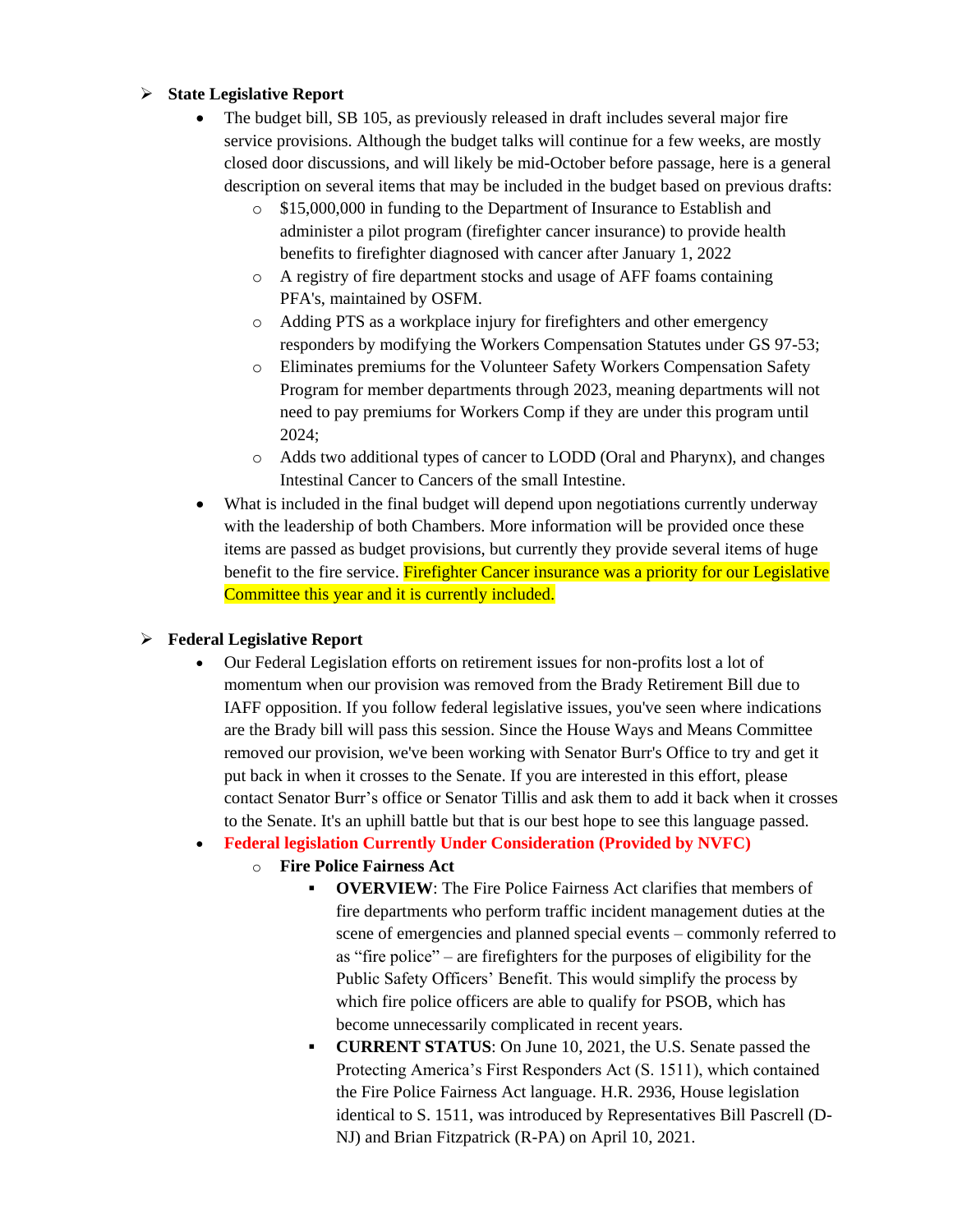## o **HERO Act (H.R. 1480/S. 2700)**

- **OVERVIEW:** The HERO Act establishes a series of programs designed to address public safety behavioral health issues, including:
- Creating a grant program for peer-support behavioral health and wellness programs at fire and EMS departments.
- Directing the U.S. Fire Administration in coordination with the Department of Health and Human Services to develop and make publicly available resources to be used by the federal government and other entities to educate mental health professionals about the unique behavioral health issues that firefighters and EMS personnel face.
- Establishing a system for collecting data on suicide deaths of public safety officers.
- **CURRENT STATUS:** The HERO Act was introduced on March 2, 2021 by Representatives Ami Bera (D-CA) and Brian Fitzpatrick (R-PA). On May 12 the House passed H.R. 1480.

## o **Volunteer First Responder Housing Act (H.R. 4377/S. 2316)**

- **OVERVIEW:** The Volunteer First Responder Housing Act would increase access for qualified volunteer firefighters and EMS personnel to two existing federal housing assistance programs. The bill would expand eligibility for qualified volunteers to receive a loan through the Single Family Housing Guaranteed Loan Program, administered by the U.S. Department of Agriculture. It would also make qualified volunteers eligible to participate in the Good Neighbor Next Door Sales Program, through the U.S. Department of Housing and Urban Development (HUD).
- **CURRENT STATUS:** H.R. 4377 was introduced on July 7, 2021 by Representatives Cynthia Axne (D-IA) and Mike Bost (R-IL). S. 2316 was introduced on July 12, 2021 by Senators Tammy Baldwin (D-WI), Shelley Moore Capito (R-WV), Jon Tester (D-MT), and Kevin Cramer (R-ND).

## **Current Level of Federal Appropriations Under Consideration**

- o **Assistance to Firefighters Grant (AFG) and Staffing for Adequate Fire and Emergency Response (SAFER)**
	- **OVERVIEW:** The AFG program provides funding to fire departments and some non-fire-based EMS agencies to purchase equipment, training, and apparatus. The SAFER grant program provides assistance for the hiring and retention of career firefighters as well as recruitment and retention of volunteer firefighters. Both programs direct funding to recipients based on criteria established by the fire service and a competitive, peer-reviewed grant process.
	- **CURRENT STATUS:** Congress provided \$360 million each for AFG and SAFER in FY 2021, a \$5 million increase from the level provided in FY 2020. H.R. 4331, the FY 2022 Homeland Security Appropriations Act, provides \$370 million each for AFG and SAFER.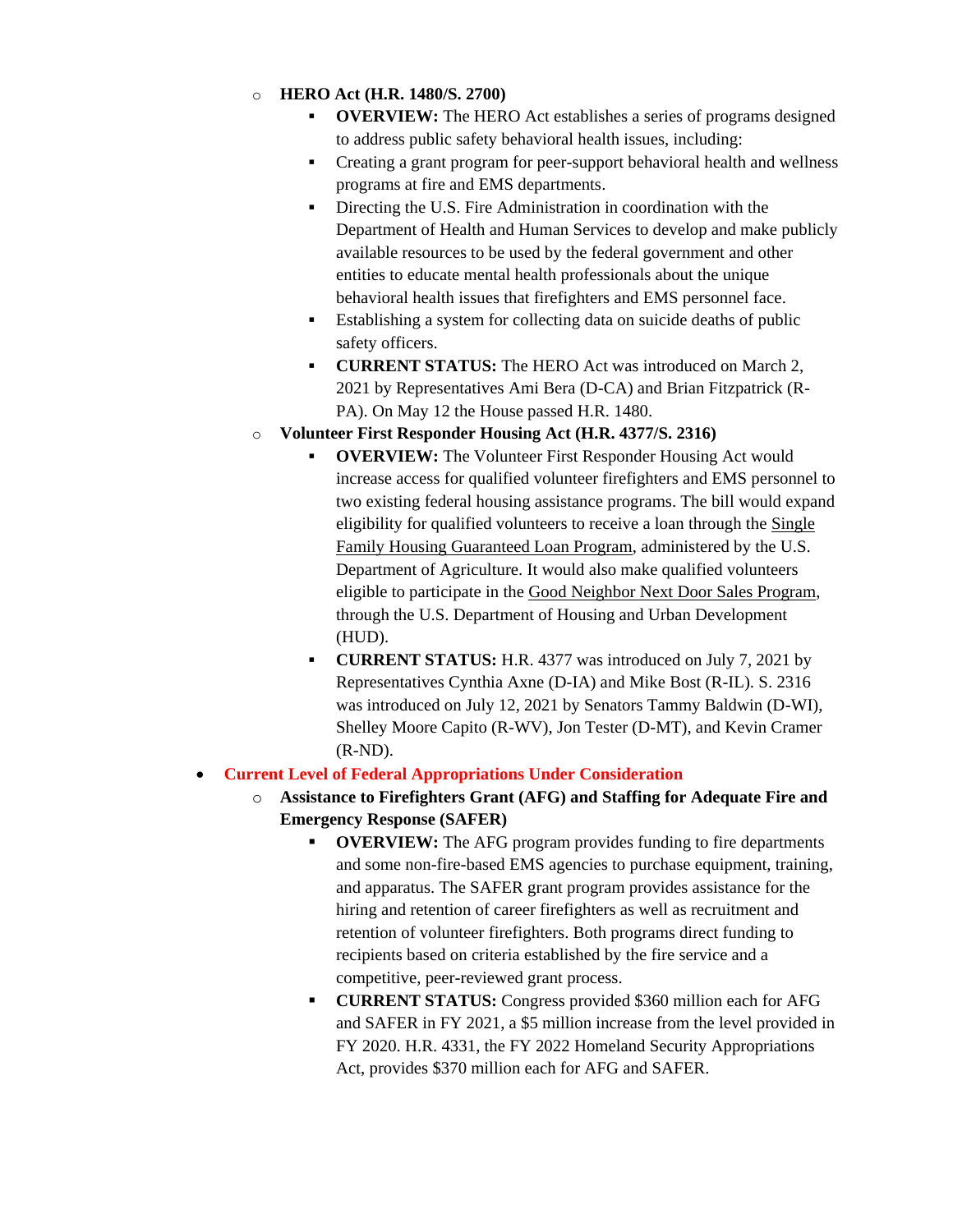## o **U.S. Fire Administration (USFA)**

- **OVERVIEW:** The USFA provides training to more than 80,000 fire and emergency services personnel each year. USFA also performs research and collects data specific to the fire service and fire service **activities** and educates the public on the importance of fire safety. The long-term health of USFA and its National Fire Academy (NFA) are critical to the fire service.
- **CURRENT STATUS:** In FY 2021 Congress provided \$49.3 million for USFA, a \$2.5 million increase over the level provided in FY 2020. H.R. 4331, the FY 2022 Homeland Security Appropriations Act, provides \$53.212 million for USFA.
- o **Volunteer Fire Assistance (VFA)** 
	- **OVERVIEW:** VFA is a grant program that provides funding to rural fire departments on a 50/50 cost share basis to pay for training, equipment, and protective clothing to help them prepare for wildland fires. VFA is administered by the U.S. Forest Service and funds are distributed by state forestry agencies.
	- **CURRENT STATUS:** Congress funded VFA at \$19 million in FY 2021, a \$1 million increase over the level provided in FY 2020. H.R. 4372, the FY 2022 Department of the Interior, Environment, and Related Agencies Act, provides \$20 million for VFA.

## o **National Firefighter Registry (NFR)**

- **OVERVIEW:** In July 2018, Congress passed the Firefighter Cancer Registry Act, directing the Centers for Disease Control (CDC) to establish a National Firefighter Registry to collect, on a voluntary basis, health, occupational, and other information from firefighters on an ongoing basis. That information will be maintained in the Registry until such time as one of the participating firefighters contracts cancer, at which point the information will be identified and matched with data from existing state cancer registries. The idea is to create a large dataset from which public health researchers and others can draw from learn more about the causes of firefighter cancer in order to better treat and prevent it.
- **CURRENT STATUS:** The Firefighter Cancer Registry Act authorizes \$2.5 million per year to be spent by the CDC for the purpose of developing and maintaining the NFR. In FY 2021 Congress provided the full \$2.5 million for the NFR. H.R. 4502, the FY 2022 Department of Labor, Health and Human Services, and Education Act, provides \$2.5 million in funding for the NFR.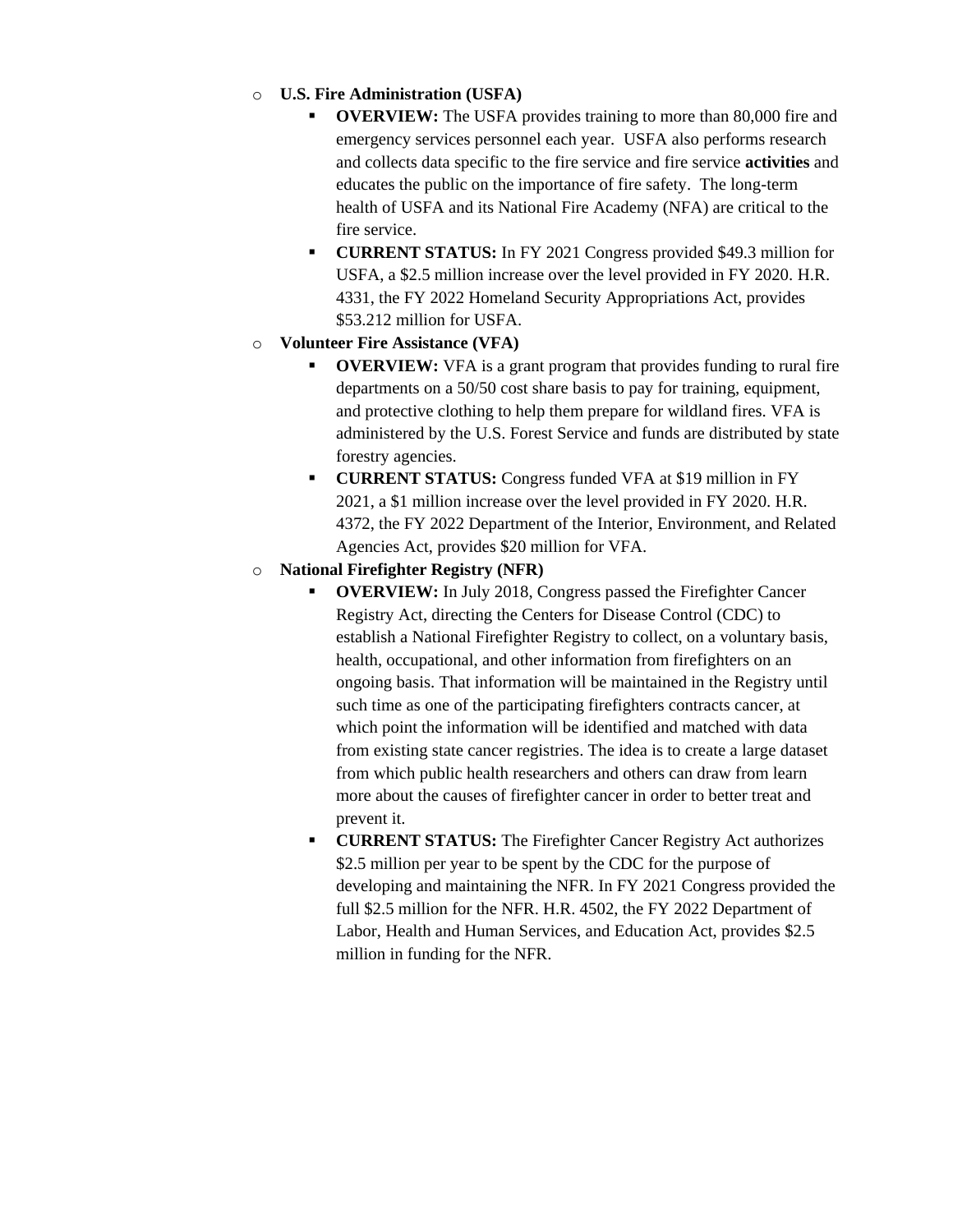## o **Rural EMS Training Grant (SIREN Act)**

- **OVERVIEW:** In December 2018, Congress passed the SIREN Act, establishing the Rural EMS Training Grant program at the Department of Health and Human Services for rural EMS agencies to help pay for equipment, training, and staffing. SIREN Act grants are capped at \$200,000 and there is a ten percent local matching requirement. Public and private, non-profit EMS agencies that serve rural areas are eligible to apply for SIREN Act funding.
- **CURRENT STATUS:** In FY 2021 Congress provided \$5.5 million for SIREN Act grants. There is no funding for the Rural EMS Training Grant program in H.R. 4502, the FY 2022 Department of Labor, Health and Human Services, and Education Act.

## **Firefighter Deaths From Covid**

- o There seems to be a little confusion concerning Federal PSOB and Covid-19 related deaths. Some people think that you can get NC's LODD for Covid, but not Federal PSOB. This is not correct. There was a "presumptive bill" passed in Congress in last August for Covid and PSOB, making the assumption that if a public safety officer died of Covid, unless there was specific medical evidence that he died of something else, it would be considered and assumed it was an occupational related death and the benefit would be provided through the end of 2021. In other words, it is our understanding if you die of Covid and you meet the definition of a public safety officer, it is a presumed PSOB covered LODD, with no proof required that is was an occupational exposure. A link to the copy of the Bill is listed below.
- o **<https://www.congress.gov/116/plaws/publ157/PLAW-116publ157.pdf>**
- o To receive an LODD award from North Carolina, Workers Comp, NCSFA LODD, etc., there must be a record of occupational exposure. The presumption is only for Federal PSOB through the end of 2021.

## **Staying Active Legislatively and Capital Impact**

- Right now we have 1722 active Advocates on Capital Impact. That means out of  $50,000+$ firefighters, just a little over 4%.
- We would prefer to have many more, but the system is designed to allow people to join, not force or bulk sign them.
- If you want to keep up with what's going on and be a part of promoting and getting good legislation passed, join up. At the very least it will give you weekly updates and contact information for all of your representatives.
- Log on to NCSFA, click on the Legislative Banner called Capital Impact, or look under the Legislative Flag. Provide your email, design your own password, and provide your home zip code. It allows for much more, but that is all that is required. It takes less than 3 minutes.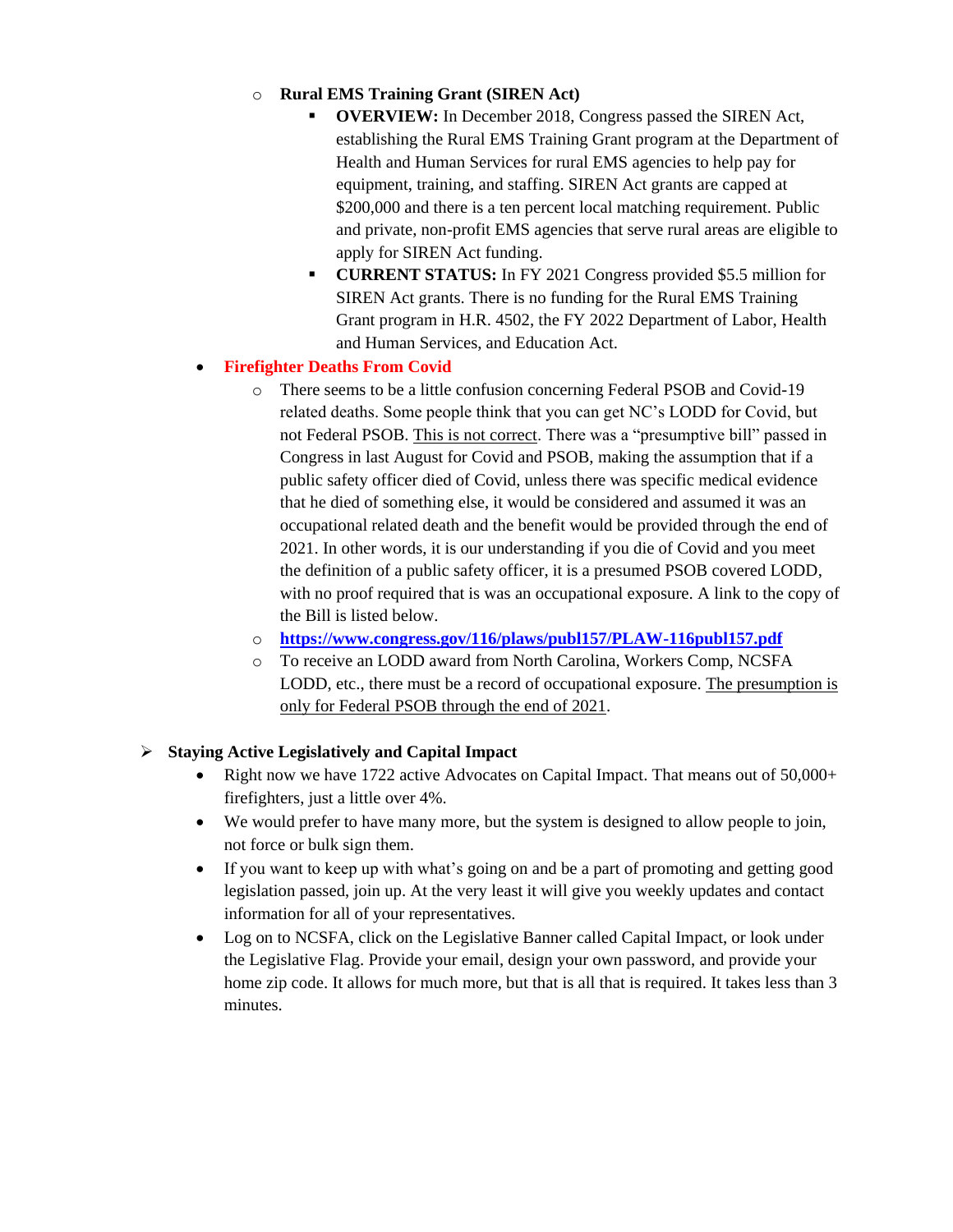## *NCAFC – Wesley Hutchins*

#### **Mid-Winter Conference**

 $\bullet$  Mid-winter conference is scheduled for January 24 – 30, 2022. Once again at the Embassy Suites in Concord, NC. Registration is open. You should receive and email link. **Looks to be a great conference line-up.**

#### **Career and Volunteer Chief/Chief Officer of the Year Award**

 Annual Career and Volunteer Chief and Officer of the Year award nominations will open October 8, 2021, and close on December 10, 2021. **Please get the word out and nominate a deserving candidate from your department.**

## **NCAFC Executive Development**

- First week of the NCAFC Executive Development went well, thank you to everyone who attended or sent someone from your department to the course, we have 52 attendees. Second week is October 25 – 29, 2021.
- **EXCORDED** HB435 (The NCAFC License Plate bill)
	- The bill is stalled in the Senate and looks as though it will not pass this year. Rest assured that NCAFC is still working to get this passed. Any support from your senate representatives would be helpful. Please reach out if you have any questions or suggestions, would be appreciated.

#### **Retreat**

• NCAFC Board of Director held their annual planning retreat the first week of September 2021. The board identified seven initiatives to help grow and strengthen the NCAFC.

## *NVFC – Quentin Cash*

- $\triangleright$  NVFC just completed its first ever Recruitment and Retention Experience in Cleveland, OH last month. It was well attended, and the reviews were excellent. They hope to make that an annual event and move it around the country. So listen up for next year.
- $\triangleright$  The fall meeting for the NVFC just wrapped up in Jackson, WY on Oct 16<sup>th</sup>. It was well attended including some NCFSA representation in preparation for next year. The next fall meeting will be in Wilmington, NC at the Embassy Suites and Wilmington Convention Center in October. Chief Jeff Cash will have some more information available come spring as we are working on some planning items for it already.
- $\triangleright$  The dues will be going up \$3.00 in January and you will still be able to add it onto your NCSFA rostering.
- $\triangleright$  There are new and improved classes and webinars being offered online through the NVFC please check out the Virtual Classroom.
- $\triangleright$  Dave Finger, the Political Lobbyist for the NVFC has been working Congress on a number of issues that can be found online that Ed Brinson with the NCSFA just went over. We do ask that you go to the NVFC's website and click on the engage section and sign up for legislative updates. It is similar to Capital Impact from the NCSFA and will help you updated on national issues.
- $\triangleright$  Interim Executive Director Sarah Lee was promoted to full Executive Director. She was the Deputy Director for former Executive Director Heather Schafer.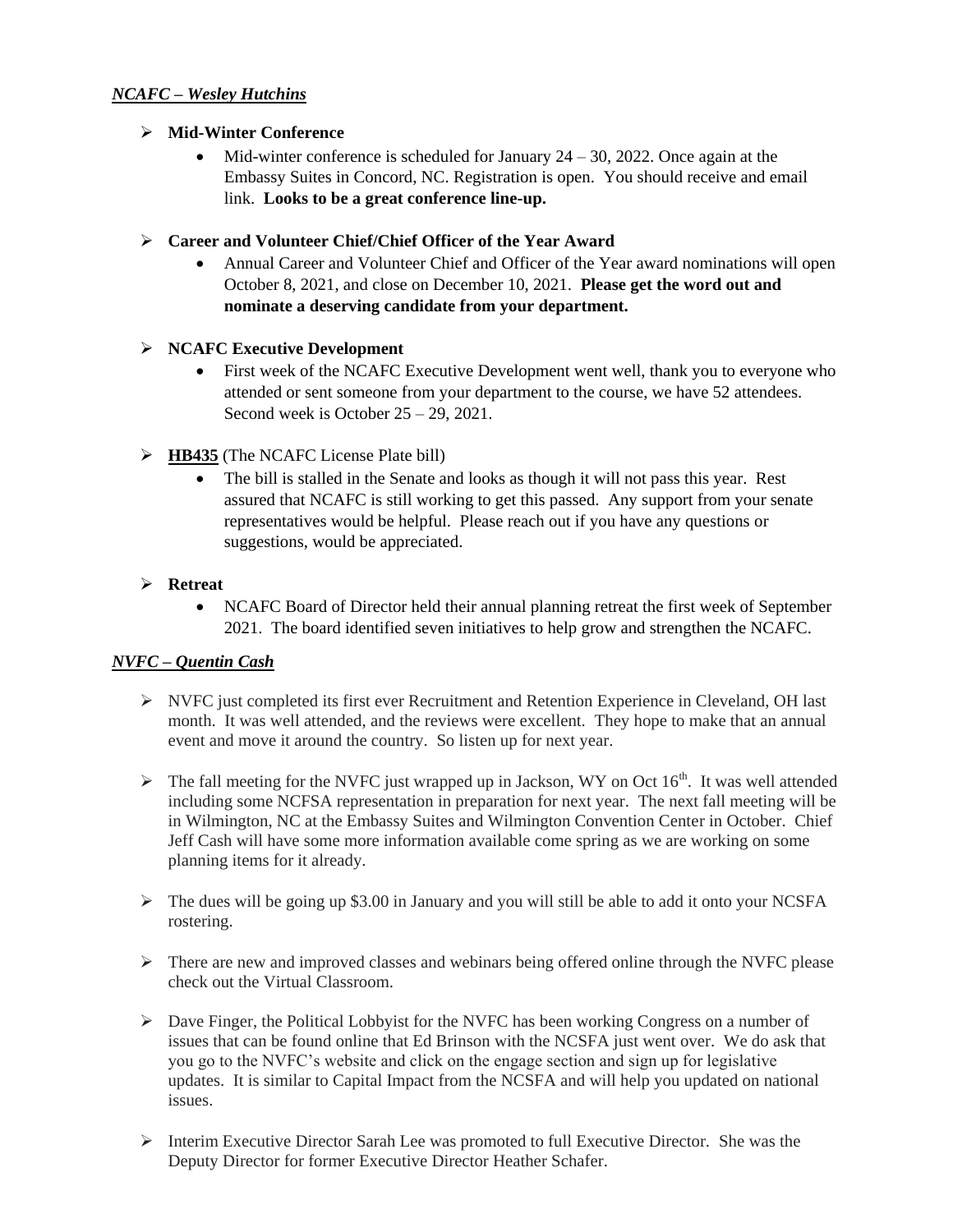#### *OSFM – Brian Taylor*

#### **Grants Division**

- December 15, 2021: Grant recipients will be announced.
- April 30, 2022: Invoices/proof of payment is due to the NC Department of Insurance. Uploads can be submitted via OSFM 24 online portal.

## **Injury Prevention**

- "Injury Prevention Division" is now "Community Risk Reduction Division" to better align with the mission of reducing injuries through numerous safety programs.
- Barry Overman is the director of the Community Risk Reduction Division.

## **Smoke Alarm Canvasing Grant**

 We have exhausted our alarm supply for the year, but please continue to install alarms and enter surveys into OSFM24. Once you finish your surveys, request more alarms. Your request will be held until we replenish in February and your alarms will be in the first batch shipped!

## **Smoke Alarm Saturday**

- We are getting close to the 6-month mark for this grant. Grantees should be finishing up any installations of these alarms and completing their surveys in OSFM24. You must have all alarms installed from this grant and all surveys completed in order to participate in Smoke Alarm Saturday 2022.
- Thank you for continuing in these grants and protecting lives in your community with these life-saving devices!

## **Fire and Rescue Commission**

- We have upgraded the Image Trend Fire Bridge to Image Trend Elite.
- Many departments are now looking at changing Records Management Software because Emergency Reporting and Fire House have been bought out and the products prices are going up. We have the perfect solution with Image Trend Elite. It is FREE and is a full RMS system not just NFIRS. Please contact Monna with any questions or a demo.
- NFA State weekend is November  $19 21$ . Everyone should have received their email of acceptance along with detail information regarding their COVID policies. You will be required to have the vaccine, have tested negative or you will be required to have a COVID test upon arrival to the NFA. We have 202 currently signed up.

## **NC State Fair**

 $\bullet$  We have two booths designed to promote fire and life safety – Safety City and the Fire Safety Show. Stop by and visit!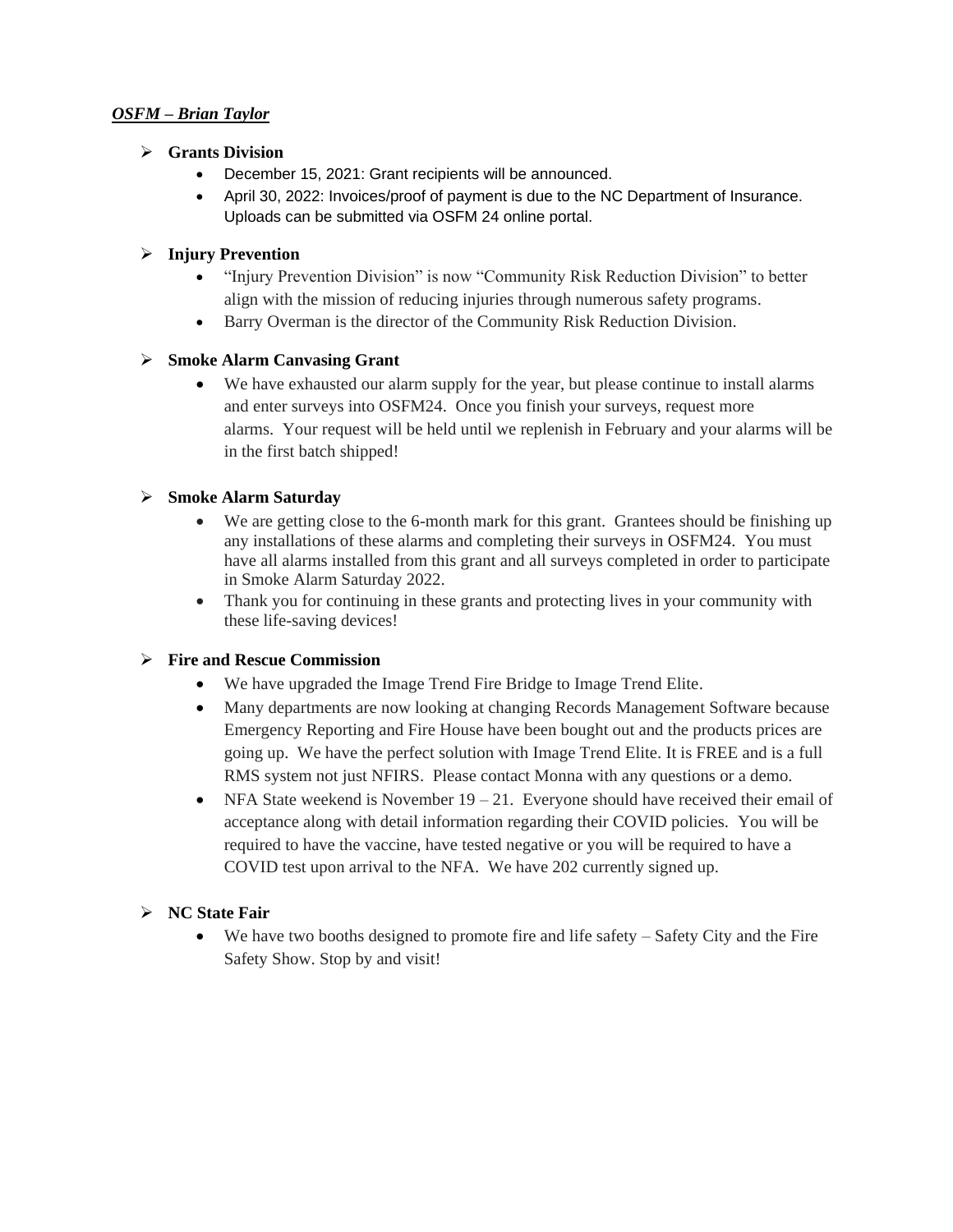## *NC Emergency Management – Gregory Atchley*

## **Tropical Storm Fred, Hurricane Ida and other Severe Weather Events:**

 Thank you to all of the agencies who assisted either in their home jurisdiction or deployed to the impacted areas. Recovery continues for Tropical Storm Fred and Hurricane Ida.

## $\triangleright$  Covid 19

• North Carolina Emergency Management (NCEM) continues to support our Local and State Partners in the response to COVID-19 with equipment, supplies and personnel.

## **North Carolina Terms Update**

- The Training, Exercise & Response Management System (TERMS) has recently undergone some updates.
- Most notable is the web address has changed,
- New address is: [https://terms.ncem.gov.](https://terms.ncem.gov/)
- If you have not updated your profile in TERMS lately, please take time to make sure your information is correct.

## **Exercises**

- The Great South East Shake Out Earthquake Exercise o Thursday, October 21, 2021 o You are invited to join millions of people who will Drop, Cover and Hold On at 10:21 a.m. in the 2021 Great Southeast Shake Out o Register today at ShakeOut.org/southeast –
- DuPont Rescue Experience (normally held in November of each year) has been cancelled this year due to COVID concerns.

## **Training**

- North Carolina Emergency Management (NCEM) continues to monitor current trends related to COVID-19, including the current positivity rate and medical surge scenarios, and strives to prioritize the wellness of our public safety community. At this time, all state-sponsored course offerings are being assessed and students will be notified with additional information on the method of delivery of their class. –
- **All Hazard Incident Management Team Academy** (tentatively scheduled) o January 18-21, 2022 – Samarcand Academy, Moore County –
- See TERMS for other Training Opportunities.

## **Conferences**

- North Carolina Emergency Management Association Fall Conference
	- o October 31 November 3, 2021
	- o Wilmington, NC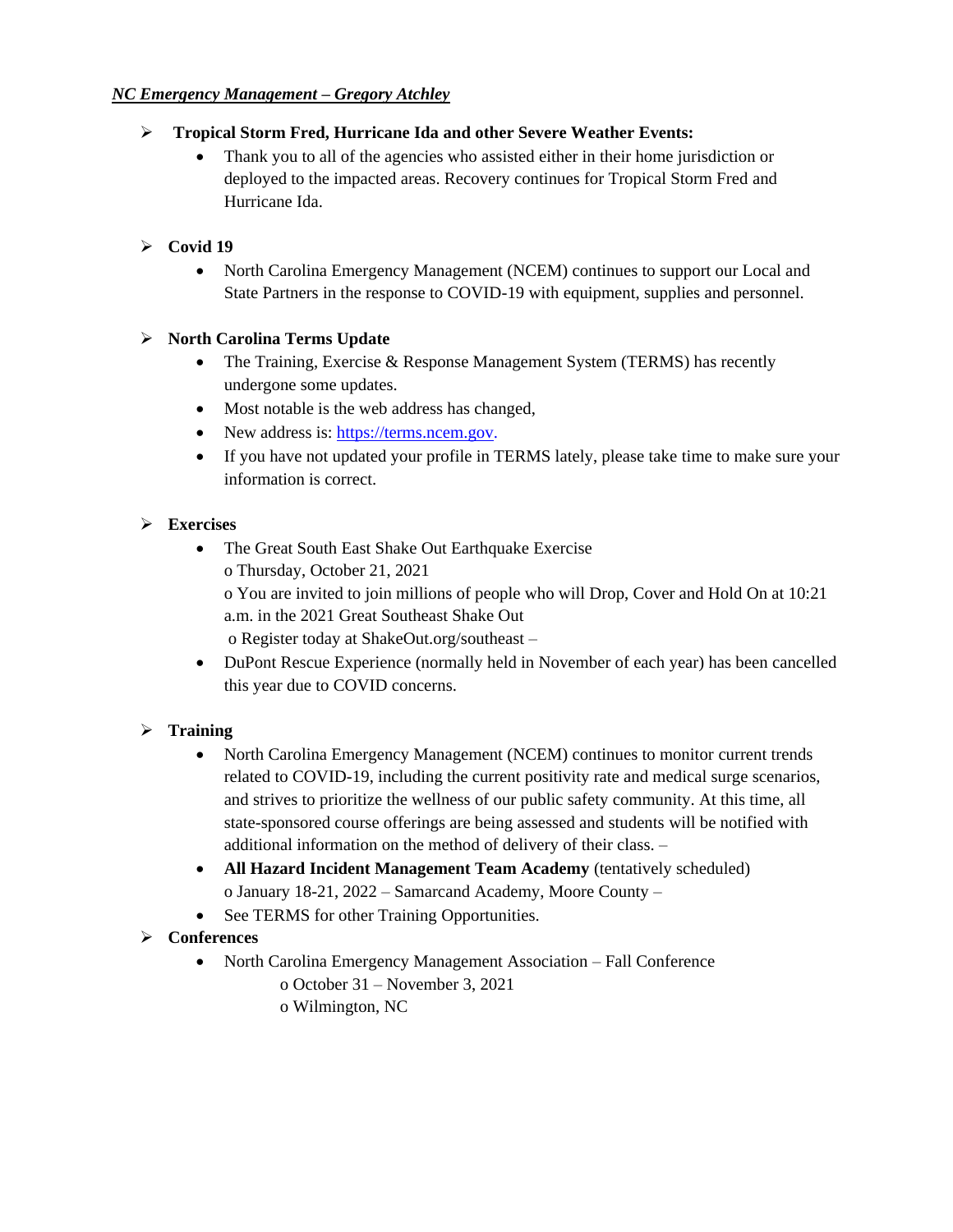## *NCFFF – Rick Wood*

#### **NCFFF State Memorial**

- Memorial Tablets are full. NCFFF working on the best practice to add more names and possible expansion of the memorial.
- Memorial service was held on August 28, 2021.

## **Training**

 Several members of the NCFFF and representatives from the Office of State Fire Marshal going to Emmitsburg for training.

## *20:10 - Old Business –* Nothing to discuss.

## *20:10 - New Business*

## **1. Bylaws Review**

 Some of the proposed amendments were presented to the membership. A full copy of the proposed amendments will be emailed to the contact list as well as posted to the WNCAFF website. A vote on the amendments will take place at the January 2022 meeting. Any questions or comments may be directed to Secretary Anthony Penland at [chief@svfd.net.](mailto:chief@svfd.net) 

#### **2**. **Nominating Committee**

- Chairman Brian Piercy presented the nominations for the following positions:
	- o **2 nd Vice President:** Earl Withers was the only nomination received for the position of  $2<sup>nd</sup>$  Vice President. Jay Flynn moved seconded by Tim Tench to accept the nomination of Earl Withers as  $2<sup>nd</sup>$  Vice President and elect Earl by acclimation. Motion Passed.
	- o **Secretary:** Anthony Penland was the only nomination received for the position of secretary. Jay Flynn moved seconded by Andy Webster to accept the nomination of Anthony Penland as secretary and to elect Anthony by acclimation. Motion Passed.
	- o **Treasurer:** Dean Coward was the only nomination received for the position of treasurer. Tom Kelly moved seconded by Ryan Heavner to accept the nomination of Dean Coward as treasurer and to elect Dean by acclimation. Motion Passed.
	- o **Foothills Regional Director:** Tim Tench was the only nomination received for the position of Foothills Regional Director. Ryan Heavner moved seconded by Quentin Cash to accept the nomination of Tim Tench as Foothills Regional Director and to elect Tim by acclimation. Motion Passed.

## **Regional Representatives: NCSFA/NCAFC**

- Interested members who would like to represent the western district of the NCSFA and NCAFC need to let the nominating committee know of your intentions by December 15, 2021.
- Nominations will be taken from the floor at the January 2022 meeting. Candidates will be given three minutes to address the association.
- Nominating Committee: Brian Piercy, Trevor Lance, Andy Webster, and Rick Livingston.